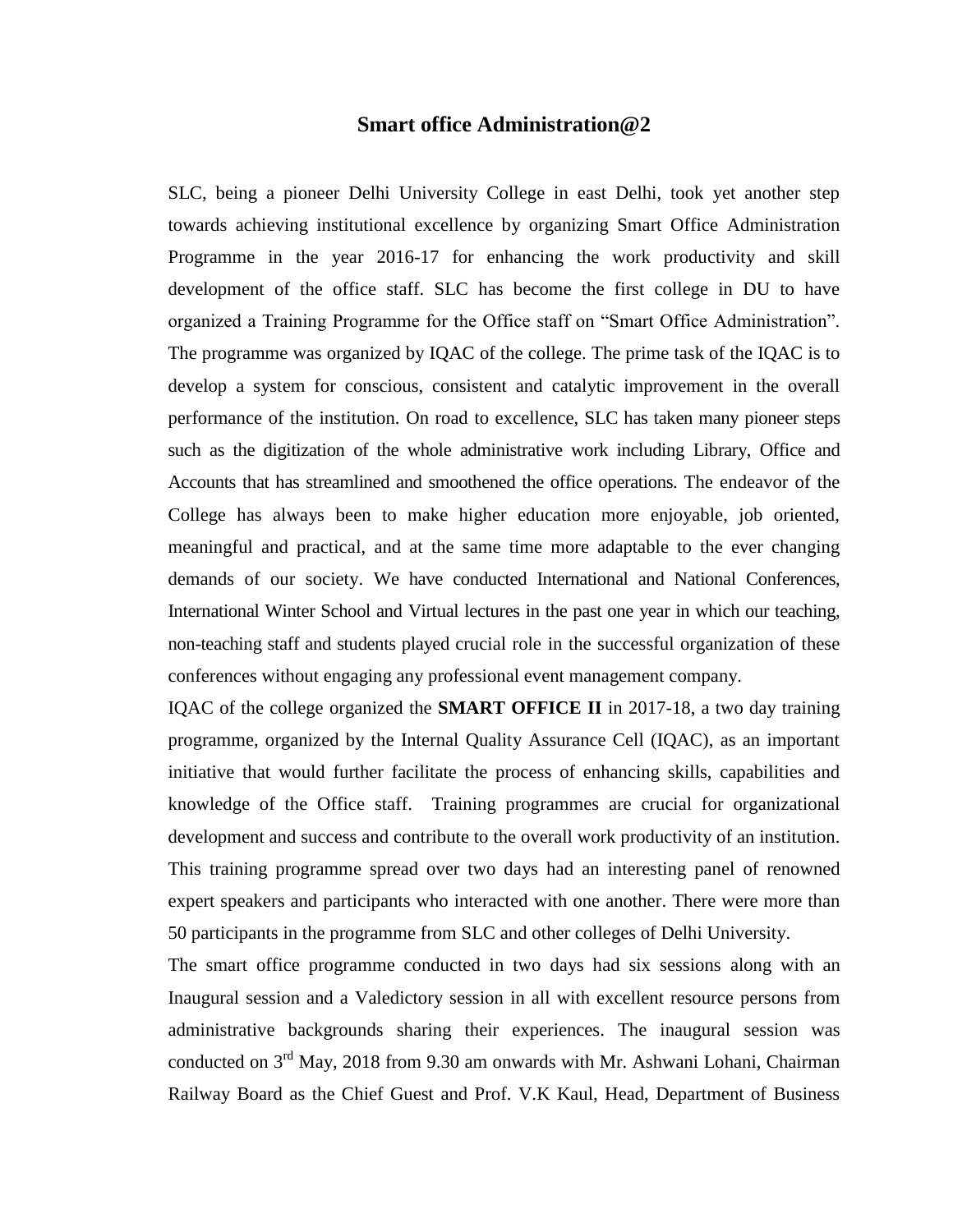Economics, University of Delhi as Special Guest. The inaugural session focused on familiarizing the administrative staff on the importance of following code of conduct, work ethics and core competence to succeed in administration. Session I was conducted by Sh. S.C Prusty, Registrar, Indian Law Institute who discussed about the rules and regulations to be followed in dealing with student and faculty matters in institutions. Session II was conducted by Sh. Sudhir Sharma, Joint Registrar (Legal) DU who discussed the administrative work in university and colleges by sharing his own experiences at workplace. The last session of the first day was conducted by Dr. Deepak Vats, Joint Registrar, DU who took up the issue of pension and NPS administration and focused on taking up questions from the non-teaching staff of the college regarding different work issues that they face in their office and student dealing.

Day II began with Session IV conducted by Dr. B.B Goenka, DU and Mr. Deepak Bareja, FCA, Delhi. Both the speakers of the session talked about handling of TDS, Income Tax and GST. The session was very informative for the non-teaching staff of the college. Session V was conducted by Prof. Sidharth Mishra, VIPS, Delhi who engaged the audience on the topic of ethical administration and student dealing. He also took up some real life examples to make his point. Session VI was conducted by Dr. Raja Ranjan, Joint Registrar (Colleges) DU who talked about the issues, implications and pathways of governance of college. The two day programme ended with the valedictory session which had Mr. Rajiv Sexana, Director, Mazars India as the chief guest. Prof. Rabi Narayan Kar addressed the non-teaching staff and motivated them to do better in their work profile. Mr. Sexane also gave some pointers towards public dealing which could help the staff across institutions in improving their work environment in general. SMART OFFICE II is another step towards improving the overall functioning of the institution and to expose our staff members to brainstorming sessions with distinguished panel/s of expert speakers who, with their experience in skilled management and administration, guided them to adopt smart office practices. This is a pioneer initiative taken by SLC to encourage and promote smart office management, and to improve the work environment and work potential of the administrative workforce.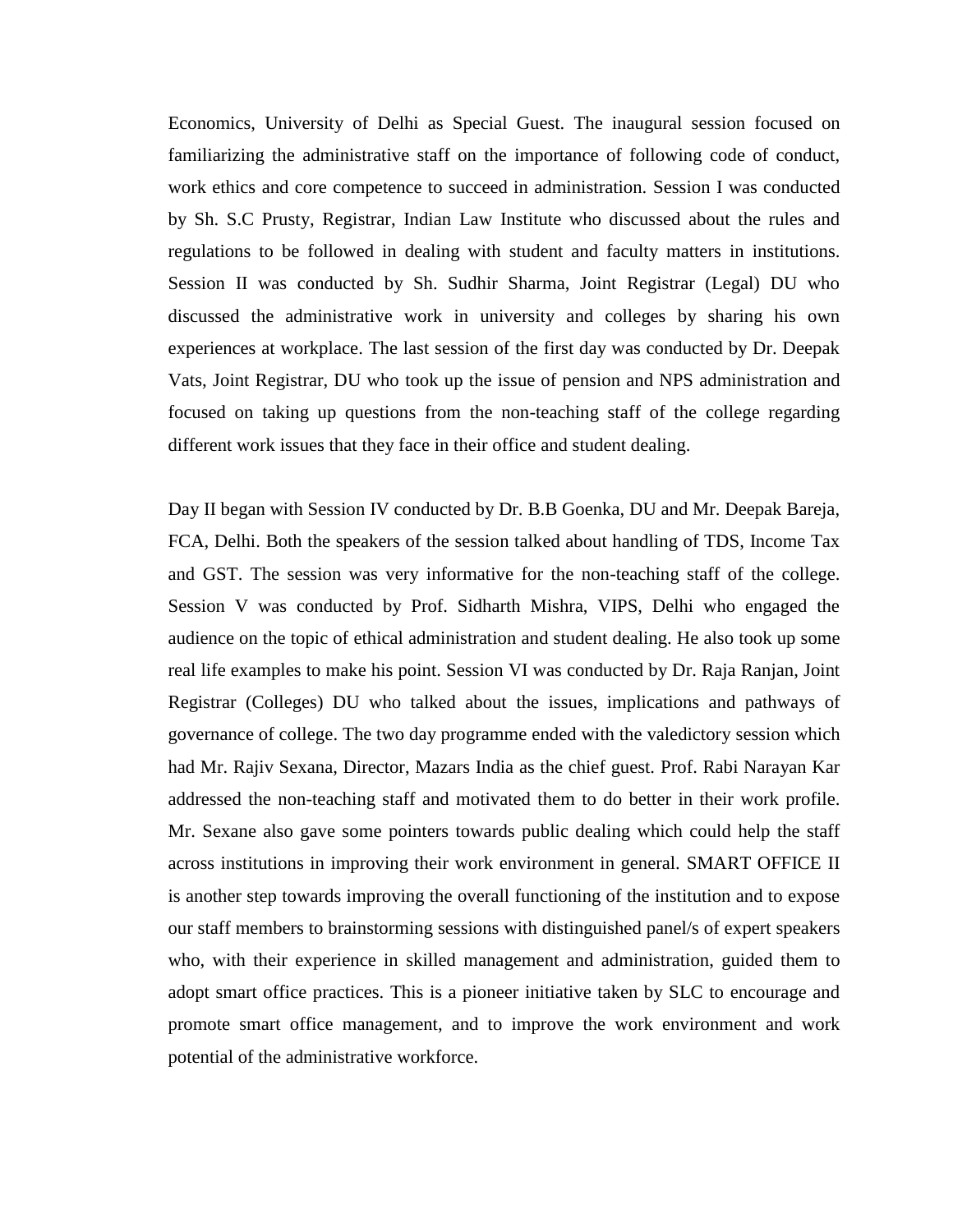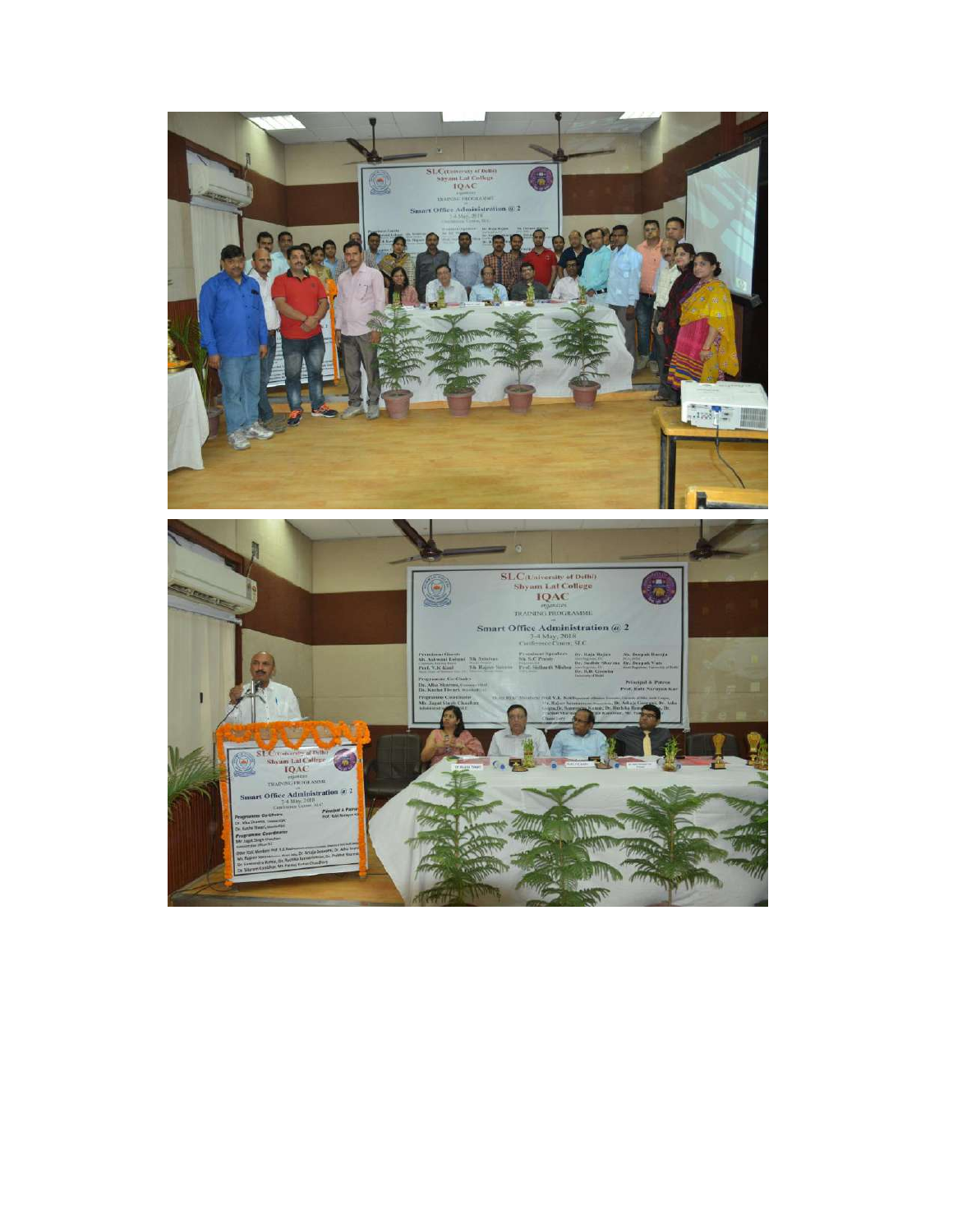

**For More Pics:**

**[https://www.facebook.com/pg/SLCMDU/photos/?ref=page\\_int](https://www.facebook.com/pg/SLCMDU/photos/?ref=page_internal&tab=album&album_id=1582637348515627) [ernal&tab=album&album\\_id=1582637348515627](https://www.facebook.com/pg/SLCMDU/photos/?ref=page_internal&tab=album&album_id=1582637348515627)**

**Brochure:**